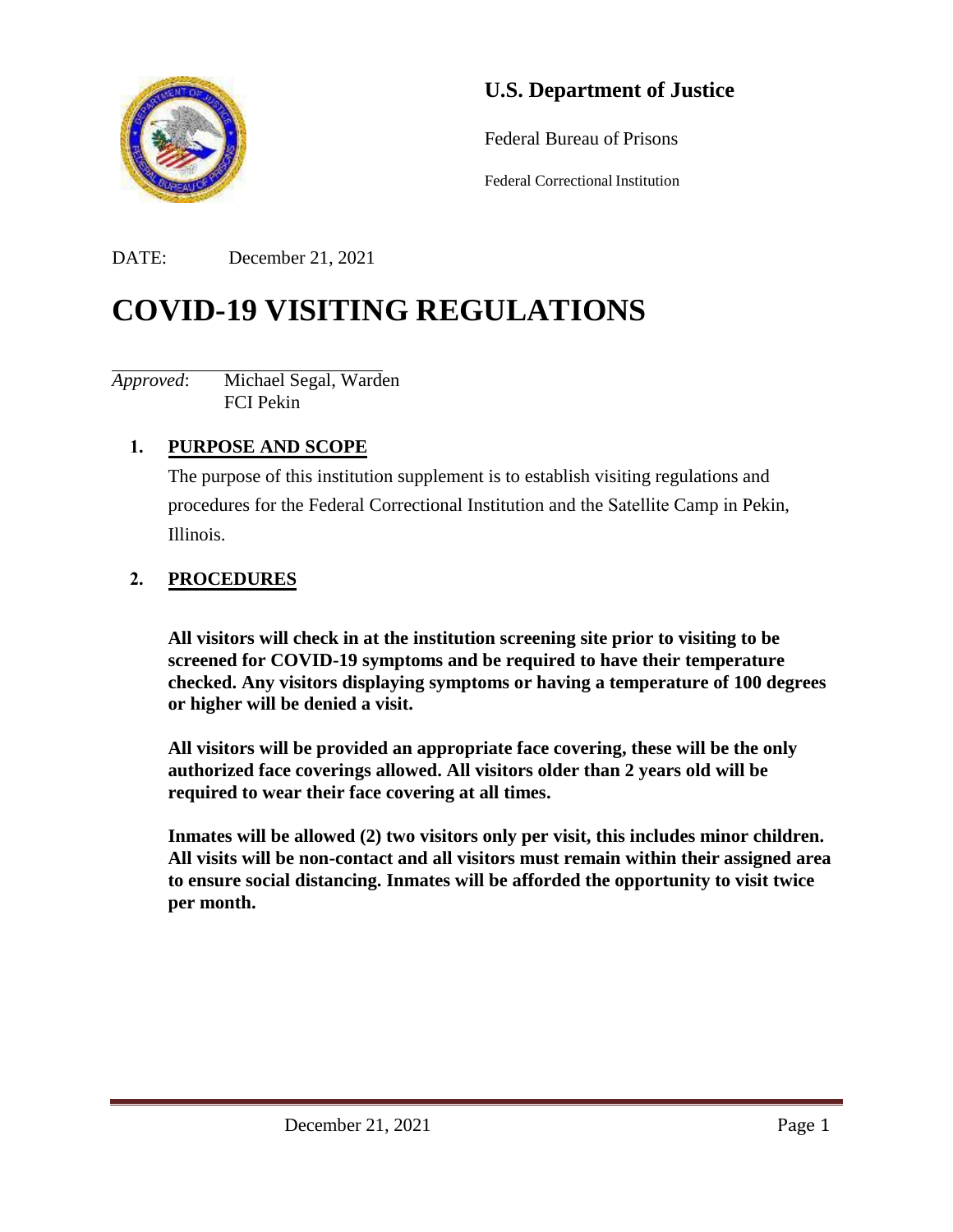A. The visiting schedule for the FCI will be 8:15 a.m. until 11:15 a.m. and 12:30 p.m. until 3:00 p.m. Saturday and Sunday. All regular visits will be conducted in the Institution Visiting Room with the exception of the Special Housing Unit inmates. The use and introduction of tobacco products at both the FCI and SCP is prohibited.

Visiting for the Special Housing Unit inmates will be conducted via TRULINCSVIDEO Visit in the designated visiting area in the Front Lobby. The regular visiting periods will apply. SHU video visits will be limited to one 30 minute block per visiting day.

B. The visiting schedule for the SCP will be Sunday from 8:15 a.m. until 11:15 a.m. and 12:30 p.m. until 3:00 p.m.

**NOTE:** No visitor will be allowed onto the institution grounds prior to 8:00 a.m. At 8:15 a.m., visitors will begin processing into the Visiting Room. Visitors will not be processed into the Visiting Room after 2:30 p.m. unless it is an attorney visit with prior approval. Non-visitors will not be permitted to wait in the lobby area or in the institutional parking lot.

Visitors arriving after 9:30 a.m. on weekends will not be escorted into the visiting room until after the count is verified. Visitors who wish to be processed and escorted to the visiting room prior to the aforementioned deadline should arrive at the lobby no later than 8:45 a.m.

Upon a visitor's arrival at the institution, the Front Entrance Officer will verbally confirm that each visitor is not in possession of alcohol, narcotics, firearms, ammunition or any unauthorized items. Persons suspected to be under the influence of drugs or alcohol, or to be in the possession of contraband for intended purposes of introduction, will not be permitted entry into the institution and the visit will not be allowed. The Operations Lieutenant will be notified immediately in such cases. The visitor(s) must complete a "Notification to Visitor" form (BP-S224.022, Title 18, United States Code, Chapter 87, section 1791) prior to entering the Visiting Area. The Front Entrance Officer will verify the inmate is at this facility. The Front Entrance Officer will then verify the visitor(s) is on the inmate's approved visiting list. If the visitor's name does not appear on the computer visiting list, the visitor will not be allowed entry into the institution. If the visitor is immediate family, or if there are unusual circumstances regarding the visit/visitor, a unit team member will be contacted.

If a unit team member cannot be contacted, the Institution Duty Officer will be contacted to make a final decision. All visitors age 16 and older must have a valid photo I.D. (valid driver's license or other valid state or government photo I.D. card). Positive identification of visitors will be required.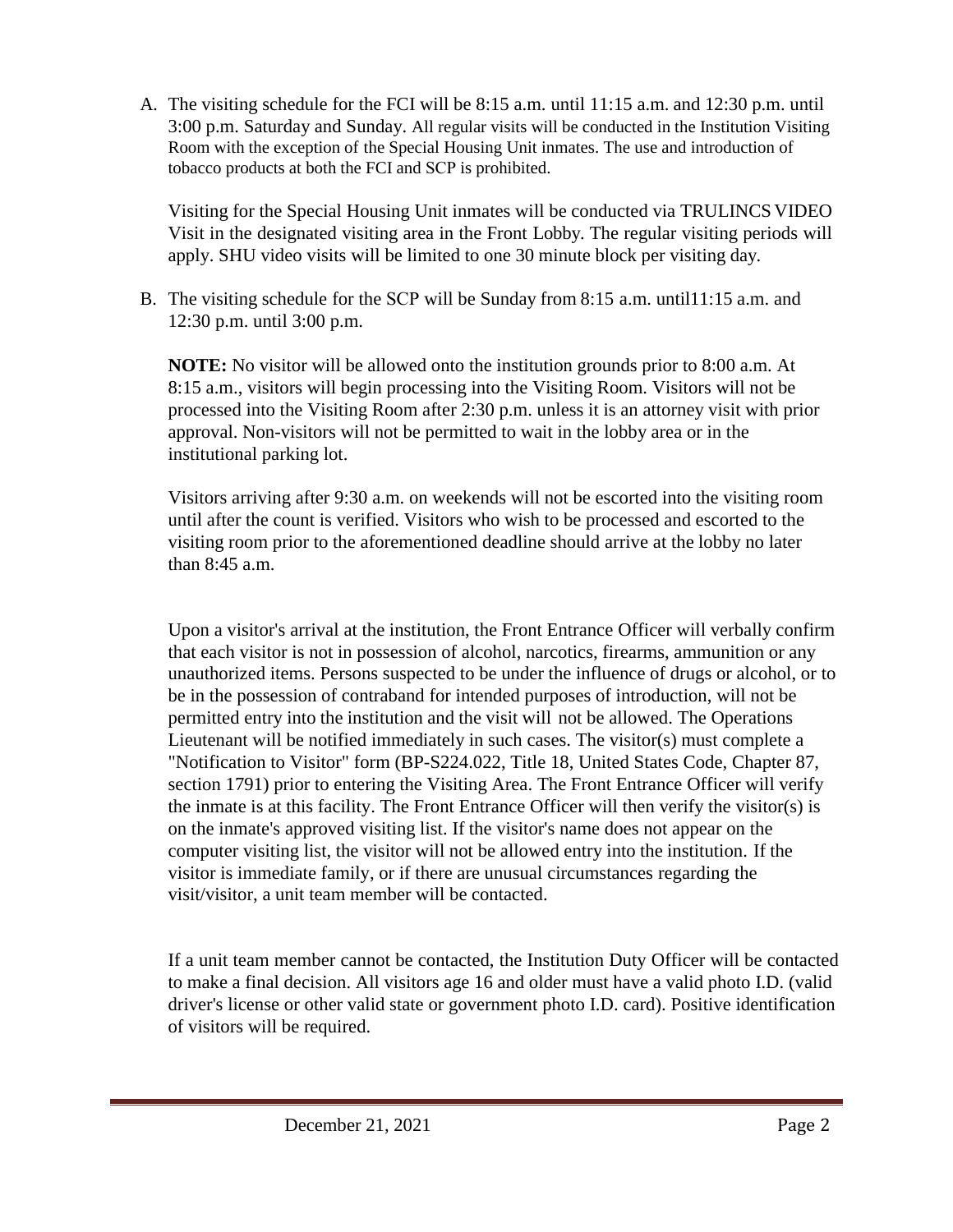3. If the Front Lobby Officer determines that a visitor will be denied entrance into the institution, be it for improper dress or any other reason, he/she will contact the Operations Lieutenant or the Institution Duty Officer. The Institution Duty Officer, in consultation with the Operations Lieutenant, will make the final determination whether or not the visitor will be allowed into the institution.

All children under sixteen 16 years of age do not have to be on an approved visiting list, however, they must be accompanied by an approved adult visitor. Children who are 16 or17 years of age that are not escorted by an adult may visit, if they have written approval from a parent or legal guardian. All visitors will be expected to maintain control of their children at all times. Inmates will be responsible for the behavior of all children visiting them. If children in the Visiting Room become a nuisance to the orderly operation of the Visiting Room, the visit may be terminated.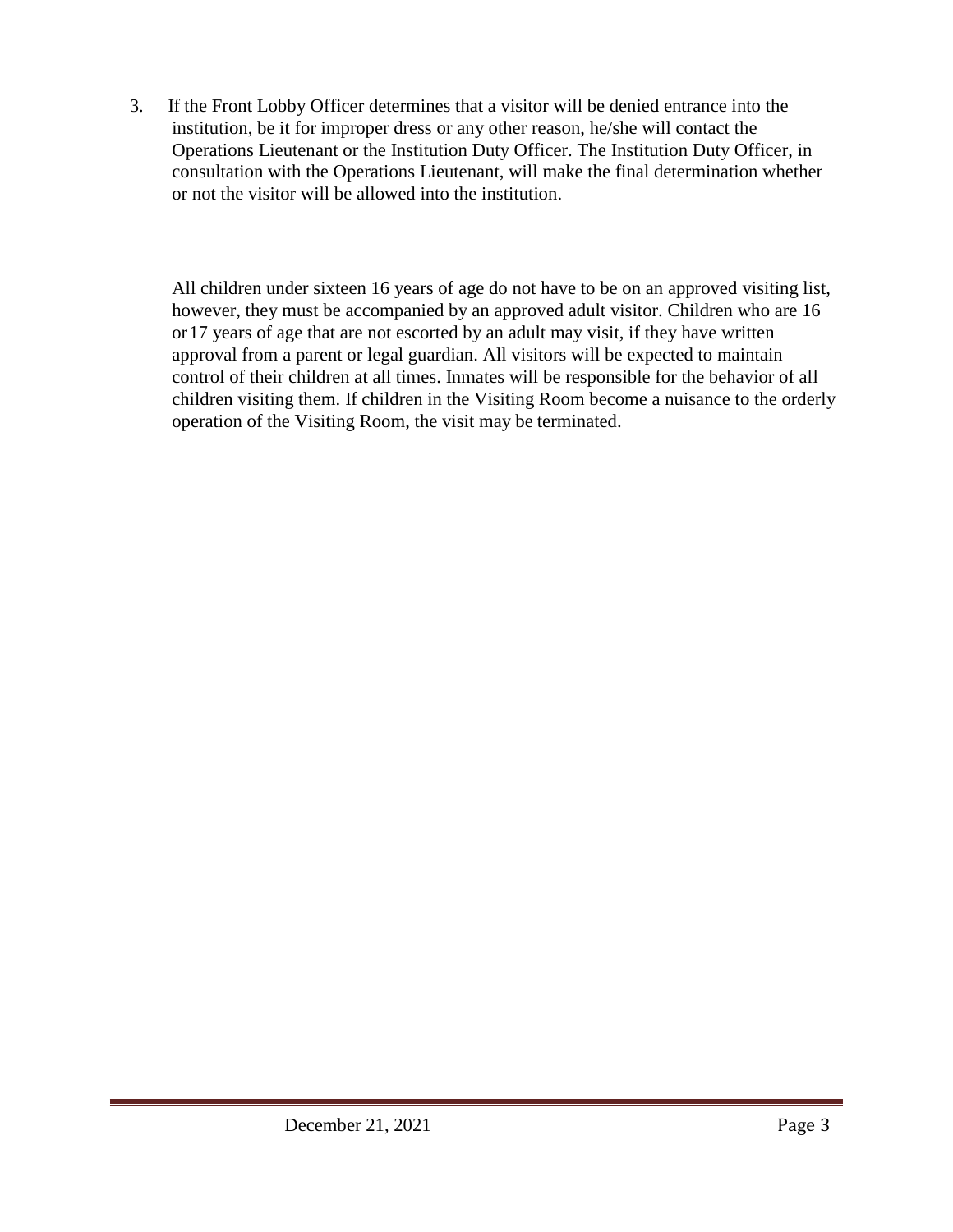#### Visiting Room Regulations:

- **1.** Inmates and visitors alike must remember that visiting is a family activity and good conduct is expected at all times. **All visits are non-contact with social distancing guidelines enforced.**
- **2.** Inmates who violate visiting regulations will have their visit terminated at the discretion of the Visiting Room Officer. All areas of the Visiting Room, including rest rooms, may be monitored to prevent passage of contraband and to ensure the security and welfare of all concerned. All inmates should be made aware that they are responsible for their visitor's behavior. The institution retains the right to assign seating locations for visitors and inmates.
- **3.** All visitors are to be dressed appropriately for visiting. The following items of clothing are inappropriate for visiting at the Federal Correctional Institution and the Satellite Camp at Pekin, Illinois:
	- a. Miniskirts (and mini dresses) to include any skirt or dress above the middle of the knee. Slits in dresses may not rise above the middle of the knee.
	- b. Shorts worn above the middle of the knee.
	- c. Halter tops or halter dresses.
	- d. Blouses and/or other apparel which is revealing in nature (i.e., no transparent, excessively tight fitting (spandex), cut-off tops, sweats, sleeveless, mid-drifts, jeans with holes, jeggins etc.)
	- e. Strapless dresses/tops.
	- f. Tank tops male or female.
	- g. Military clothing (i.e., field jackets, camouflage, green fatigues). No khaki or light brown clothing of any type will be allowed in the visiting room.
	- h. No hats or headbands.
	- i. Shirts of any kind that display profane, sexually explicit or illegal gang material. Also, shirts which display symbols or writing inappropriate for a correctional environment.
	- j. No open toed shoes.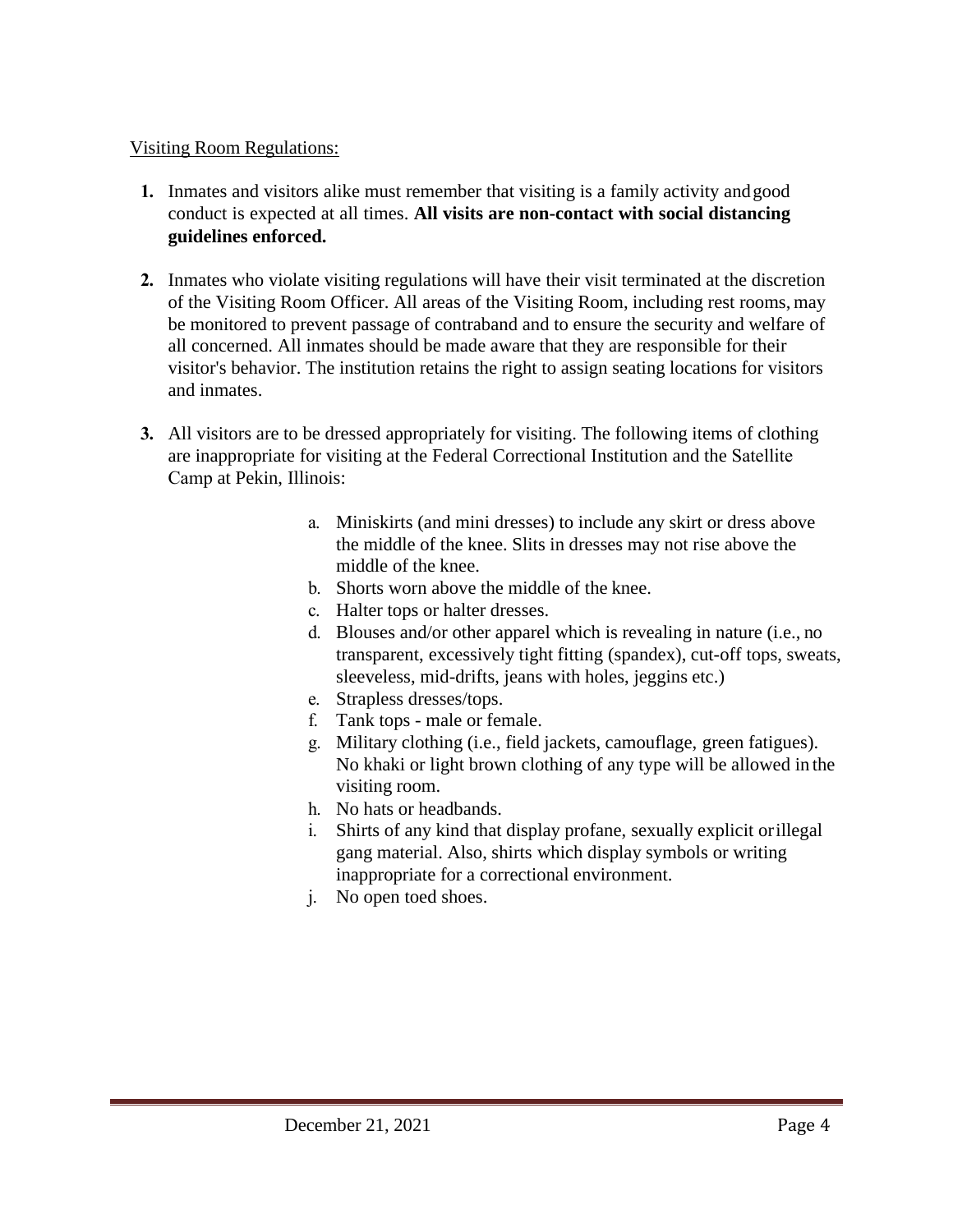- 4. **Only** the following visitor's personal property items will be allowed into the Visiting Room, and must be carried in a clear plastic bag. Several small or medium bags maybe used to carry all items, but no bag will be larger than 18" x 18".
	- a. A clear change purse or billfold.
	- b. Comb/hair brush.
	- c. Baby bottles.
	- d. A reasonable amount of diapers and a small blanket.
	- e. Baby food (reasonable amount) must be vacuum sealed in the original container.
	- f. Baby clothes (one set).
	- g. Jewelry worn (no jewelry will be carried in).
	- h. A sweater, light jacket or coat.
	- i. Feminine hygiene items.
	- j. One set of car keys. (Electronic locking devices will be at the Officers discretion.)
	- k. Life sustaining medication, will remain in the possession of visitors. Diabetic medication, needles and syringes are not considered life maintenance medications and must be stored securely in the visitor's vehicle. Approved medications:
		- a. Epinephrine Auto Injector (Epi-Pen)
		- b. Prescribed Asthma Inhaler
		- c. Nitroglycerin Oral Tablets ( Must be in prescription bottle)
	- l. All other personal property not authorized must be secured in the visitor's personal vehicle. All items authorized for entrance into the Visiting Room will be searched by the Front EntranceOfficer.
	- m. Visitors will not be allowed to bring into a Visiting Room such items as magazines, newspapers, books or photographs, (other than legal material on an attorney visit). The Unit Manager must approve in advance any personal documents brought into the visiting room.
	- n. NOTE: Recording equipment or cameras will not be allowed on the premises without advanced written permission from the Warden.
	- o. Attorneys will be required to provide proper identification and current legal licensor prior to the visit.
	- p. An attorney visit for an inmate will be verified and coordinated by the Unit Team at least 24 hours in advance and requested in writing by the attorney. If approved, the attorney will be permitted to visit during regularly scheduled visiting days and hours.
	- q. Attorneys requesting visits with inmates on non-regular visiting days or after normal visiting hours will be accommodated in so far as time, security and manpower constraints permit, ordinarily with 24 hours advance notice. Attorneys shall be placed in the Attorney / Client room within the visiting room. Attorneys shall be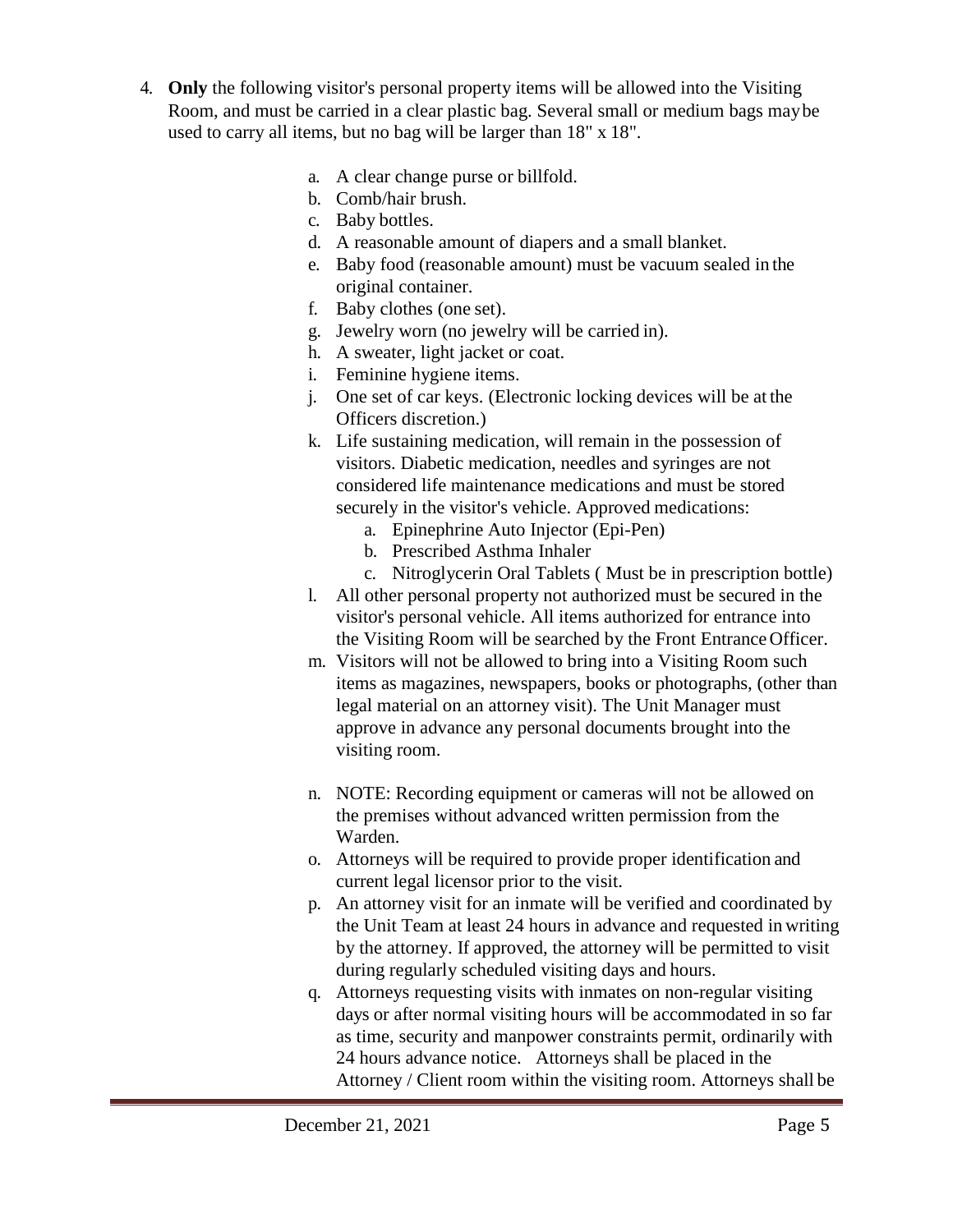required to sign the log book located in the Front Lobby when entering and departing the institution. The log book will reflect "Attorney signature, date, inmate visited, time in, time out, and remarks". In addition, all attorneys must complete and sign Certification for Licensed Attorney Form.

- r. Special visits will be approved by the Associate Warden of Programs and the definition of what constitutes a special visit is outlined in the Program Statement for Inmate Visiting. Special visits may also be limited by the availability of staff to supervise the visit. This section does not imply that special visits may occur during non-visiting hours. The Associate Warden of Programs may approve an extra visit due to special or unique circumstances and the Unit Team will supervise the special visit if additional supervision is required. If extra visiting points are approved by the Associate Warden of Programs, he/she will direct the Unit Team to enter the additional points into the visiting program. Ministers of Record and Clergy must submit a written request to the Chaplain. Upon approval, Unit Staff will add the name and title to the inmate's visitor list.
- s. Special visits from members of the community who are not on the inmate's approved visiting list must be approved in advance by the Associate Warden of Programs. If approved, each individual must be entered in the visiting computer system as a "special visit".
- t. Vending machines are available in the Visiting Area. ONLY VISITORS ARE ALLOWED TO GO TO THE MACHINES TO PURCHASE ITEMS, USE MICROWAVE, OR GET NAPKINS, FORKS, ETC. Items purchased from the vending machines, but not consumed, must be disposed of prior to exiting the visiting room. The Officer assigned to the Visiting Room is not responsible for losses incurred. Reimbursement is not guaranteed.
- u. Inmates are to stay seated at all times unless approval is authorized for restroom usage or other movement needs, etc.

## 5. Approval/Denial of Visits:

- 1. The approved visiting list maintained in the central file of an inmate transferring into the institution from another facility will be used once it has been checked to ensure accuracy and that all necessary forms are in the central file. Visitors that have been placed on the list that are not in accordance with P.S. 5267.08 will be removed pending completion of a Visitor Information form (BP-629).
- 2. Inmates transferring into the institution with no visiting list or inmates being incarcerated for the first time will follow the guidelines below.
- 3. The Unit Counselor will compile a visiting list for each inmate. These may include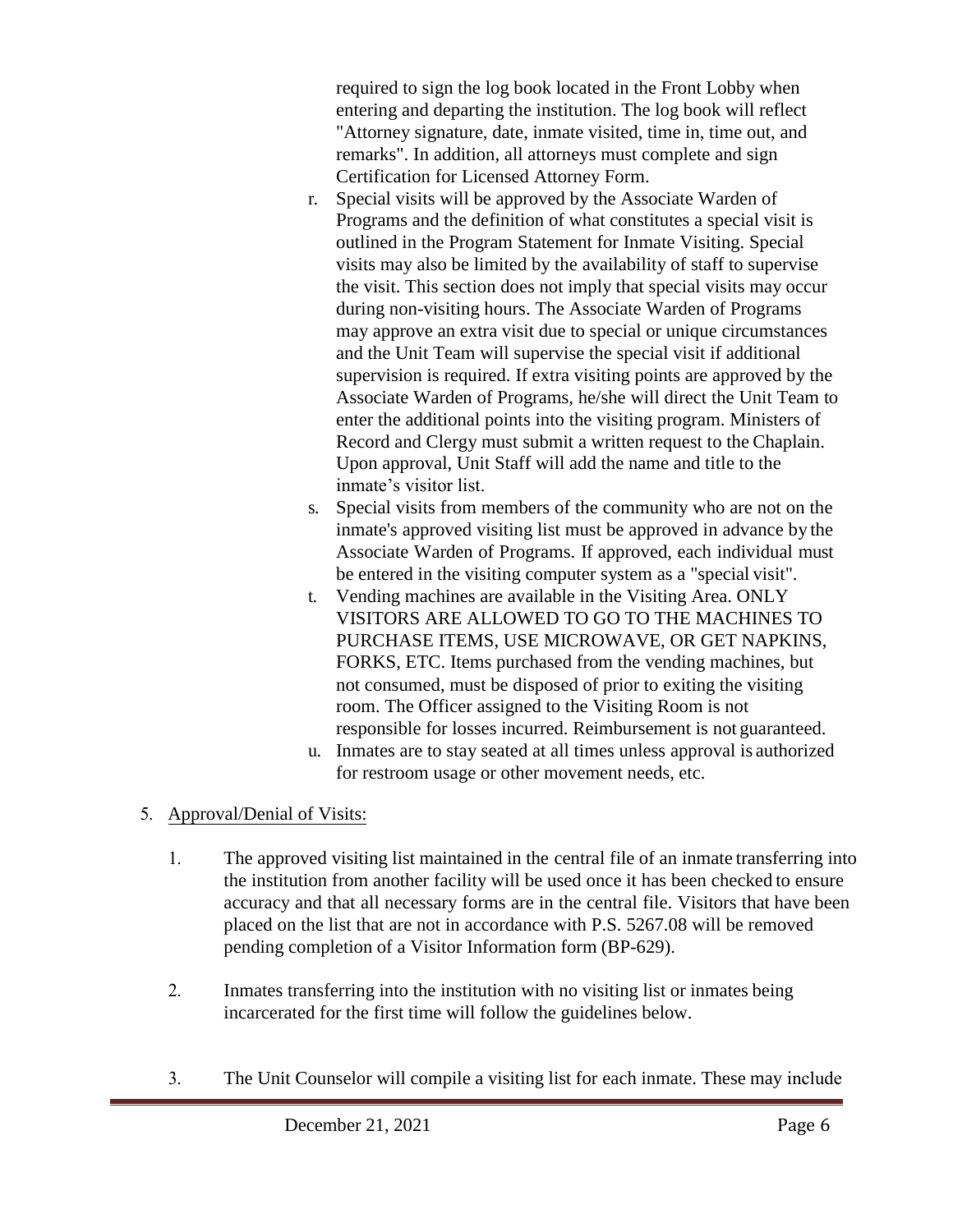- a. Immediate family members Mother, father, step-parents, foster parents, brothers, sisters, spouse and children.
- b. The word "spouse" includes a common-law relationship that has previously been established in a state which recognizes such a status.
- c. Other relatives Grandparents, uncles, aunts, in-laws and cousins.
- d. Friends and Associates Visiting privileges shall ordinarily be extended to friends and associates who had a prior relationship before confinement. Any exception to this prior relationship requirement must be approved in writing by the AW(P) / Camp Administrator. Ordinarily, an inmate's visiting list should not list more than ten (10) friends and associates. The Warden may make an exception to this provision when warranted.

People with prior criminal convictions: The AW(P)/Camp Administrator has the authority to place a person with a prior drug related or violent criminal conviction on a visiting list. Any other conviction will be reviewed by the Unit Manager to determine if the approval of the AW(P)/Camp Administrator is warranted. Any questions concerning the suitability of an individual will be referred to the AW(P)/Camp Administrator for final determination.

Inmates will submit a Proposed Inmate Visitor list to the Counselor for immediate family members. Immediate family members will ordinarily be approved for visit, absent strong circumstances which would preclude visiting. If the family member is verifiable, they will be placed on the inmates visiting list if all requested information is provided. If the inmate is unable to provide the information requested, the visitors will be placed on the list for a 30 day period pending the receipt of the information requested.

- 4. The Unit Counselor will provide the inmate with a Visitor Information form (BP-629) for each individual required to complete the form, as per P.S. 5267.09, and for whom the inmate is requesting as a visitor. This includes all immediate family members. The inmate is responsible for forwarding the Visitor Information Form (BP-629) to each prospective visitor. These forms must be signed and returned directly to the Unit Counselor.
- 5. The Unit Counselor will notify the inmate of each approval or disapproval and provide the inmate with a copy of the Visiting Information and Regulations. These regulations shall include directions to the institution and shall cite Title 18 U.S. Code, Section 1791.
- 6. The Visitor Information forms will also be maintained in the Central File. If the investigation reveals that the individual has a criminal history, the Unit Counselor will send the Request for Conviction Information (BP-141) to the proper agency for disposition information.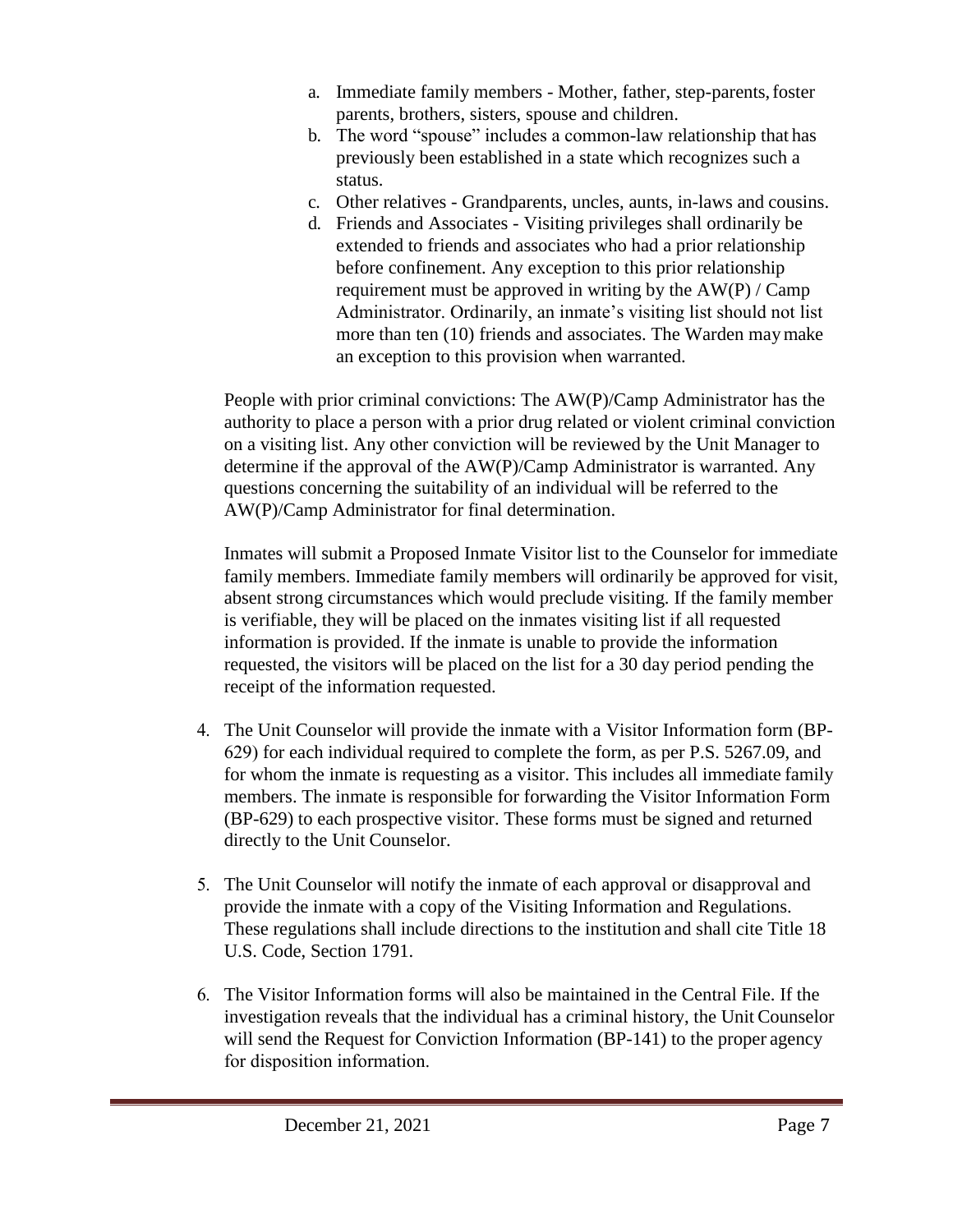- 7. The Unit Counselors are responsible for updating and maintaining a current and accurate computer visiting list for each inmate. The Unit Counselors are also responsible for ensuring the visiting program is updated to reflect all visiting restrictions imposed by the UDC or DHO. The current approved visiting list will be maintained in the inmate's central file. Visiting lists may be updated at any time.
- 8. If an inmate wishes to have a visitor removed from his or her visiting list, they must submit an Inmate Request to a Staff Member (BP-S148) to their Unit Team which identifies the visitor(s) they want removed. All visiting paperwork associated with these individuals will be removed from the central file. To be reconsidered for visiting privileges, these visitors would need to submit a new Visitor Information form.
- 9. The Visiting Room Officer will identify the inmate by his photograph on the institutional picture card. Upon completion of the visit, the same identification procedures will be followed.
- 10. Visiting files of inmates, who are out of the institution on court trips, writs, furloughs, etc., will remain in the Visiting Room computer. When an inmate is transferred from this institution, the assigned Correctional Counselor will ensure a current copy of the inmate's visiting file is placed in the inmate's Central File. The Unit Manager has the primary authority to approve inmate visitors. In the absence of the Unit Team, the Operation's Lieutenant in consultation with the Institution Duty Officer may approve a visit. After checking the Central File for documentation, the Unit Manager will make the decision to approve or deny the visit. If the visit is denied, the Visitor Denial Form will be completed and placed in the inmate's Central File and a copy forwarded to the Captain.

#### 6. Inmate Dress and Property Permitted in the Visiting Area:

- 1. The appearance of any inmate who enters the Visiting Room will be neat and clean at all times. Authorized clothing for the FCI and SCP Visiting Rooms will be issued institutional clothing only (shirt, pants, belt, socks, underwear and black issued shoes). Only collared shirts will be allowed and the shirt must be tucked into the pants. SCP inmates must wear their shirt tucked into their pants.
- 2. Inmates will enter the Visiting Area through the shakedown room and will have in their possession their inmate I.D. card. Only authorized personal property (listed below) will be allowed into the visiting room after being properly inventoried and recorded on the FCI/SCP Visiting Room Inmate Property Log.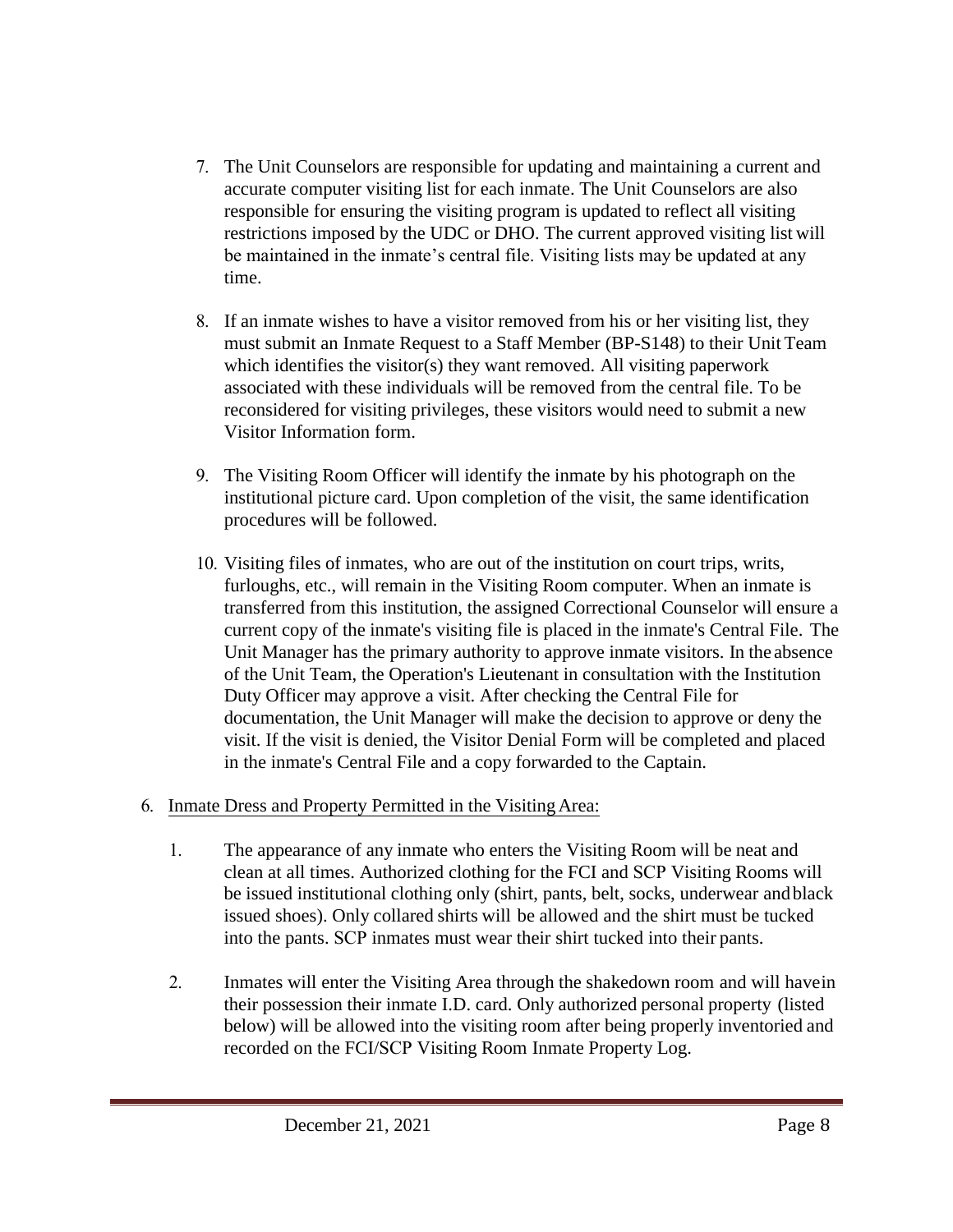- a. One comb
- b. One handkerchief
- c. One wedding band
- d. One religious medallion
- e. Religious headgear (if authorized by the Chaplain).
- f. One pair of prescription glasses (including sunglasses).
- 4. Inmate property will be re-inventoried prior to the inmate going to the Compound.
- 5. All inmates at the FCI will be visually searched and SCP inmates will be pat searched prior to entering the Visiting Room. At the conclusion of the visit, all inmates housed at the FCI will be visually searched and screened using the handheld metal detector before re-entering the general population. Inmates at the FCI will be randomly placed in the Ready Scan device in R&D. Visiting room officer #3 will notify the Lieutenant's Office and the Lieutenant will ensure two qualified staff escort the inmate(s) to R&D and screen the inmate(s) utilizing the SecurePass System. If an inmate is suspected by staff of hiding contraband, a Lieutenant and two staff will escort the inmate to R&D so the inmate can be screened using the SecurePass System. The PREA scanning option will be utilized at all times when screening inmates. Inmates at the SCP will be pat searched and randomly visually searched at the conclusion of their visits.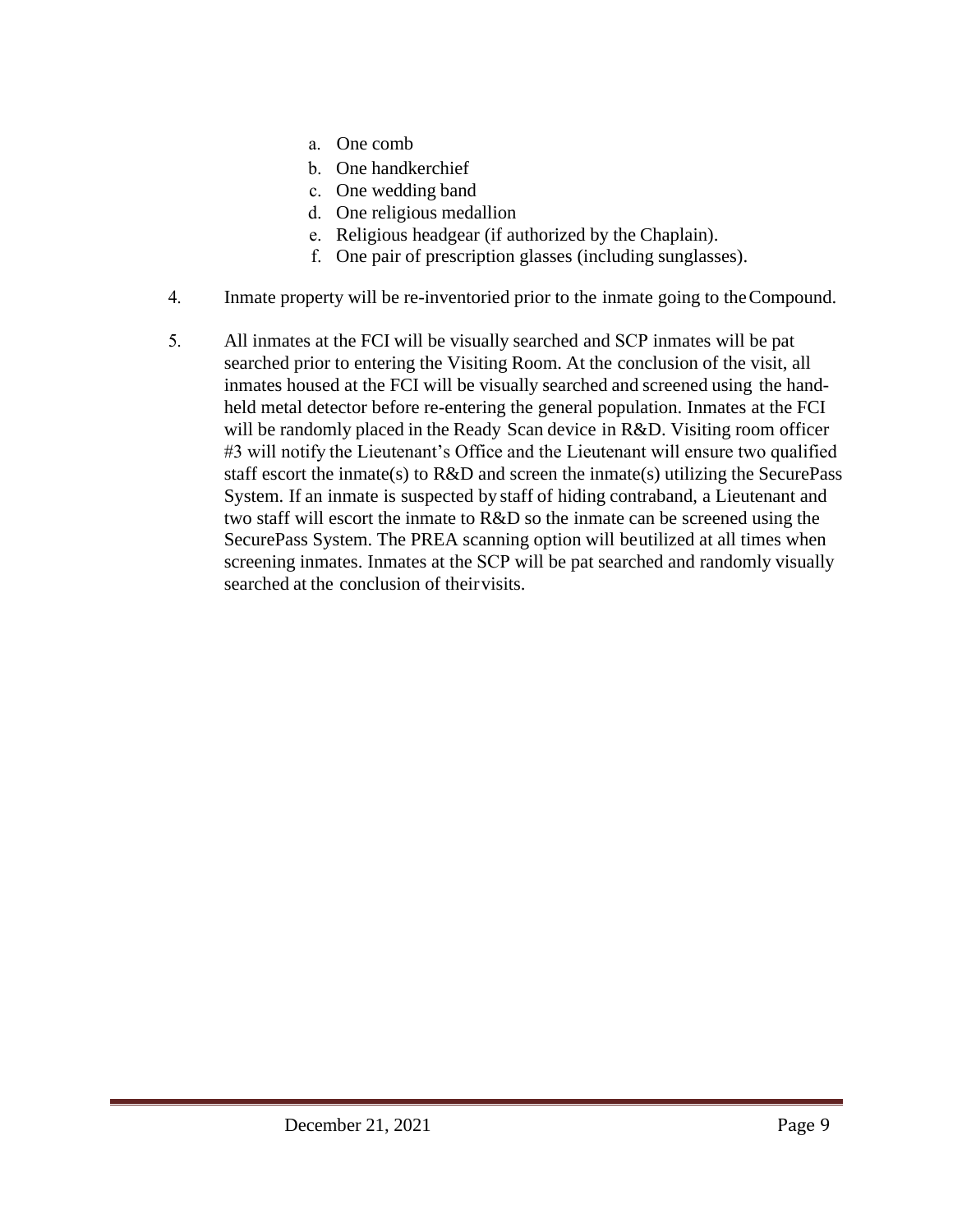#### VISITING INFORMATION AND REGULATIONS

We will notify persons authorized to visit, as we are doing in your case. Children under 16 years of age must be accompanied by an approved adult member of the family or have written approval from an adult member of the family of at least 18 years of age. Other persons not approved who wish to visit an inmate for either personal or business reasons must write the institution at least two (2) weeks in advance of the visit and explain the circumstances. If a visit is approved, an authorization will be sent for presentation on arrival. The number of persons visiting one inmate as a group shall be limited to seven (7).

Members of the immediate family (parents, brother, sisters, spouses, and children) are temporarily placed on the inmate's visiting list upon the inmate's arrival at the institution, provided the family members can be identified in the inmate's Presentence Investigation. These visitors and all other visitors must then obtain permission to visit in advance of planned visits. This may be done in writing by using the visitation forms sent by the inmate's Unit Counselor. If the visit is granted, the requesting party will be notified by the inmate. Once a person's name is placed on the approved list, it is not necessary to obtain permission in advance of future visits. When visiting for the first time, it is recommended that the visitor verifies whether of not he/she is on the inmate's approved list prior to traveling.

Please note that it is the inmate's responsibility to ensure that his visitors are placed on his approved visiting list.

The right to make future visits will be denied to anyone who tries to circumvent or evade regulations. The introduction of, or attempt to introduce contraband into a federal penal institution is in violation of Title 18, U.S. Code, Section 1791.

Inmates will be permitted to visit with AUTHORIZED VISITORS ONLY. The Front Lobby Officer will require proper identification of all visitors, both inmate and official. All visitors age 16 and older must have a valid photo I.D. (valid driver's license or other valid official photo I.D. card). Positive identification of visitors will be required.

When a conference with an institutional staff member is desired, the visit should be arranged in advance, and the visiting room staff notified.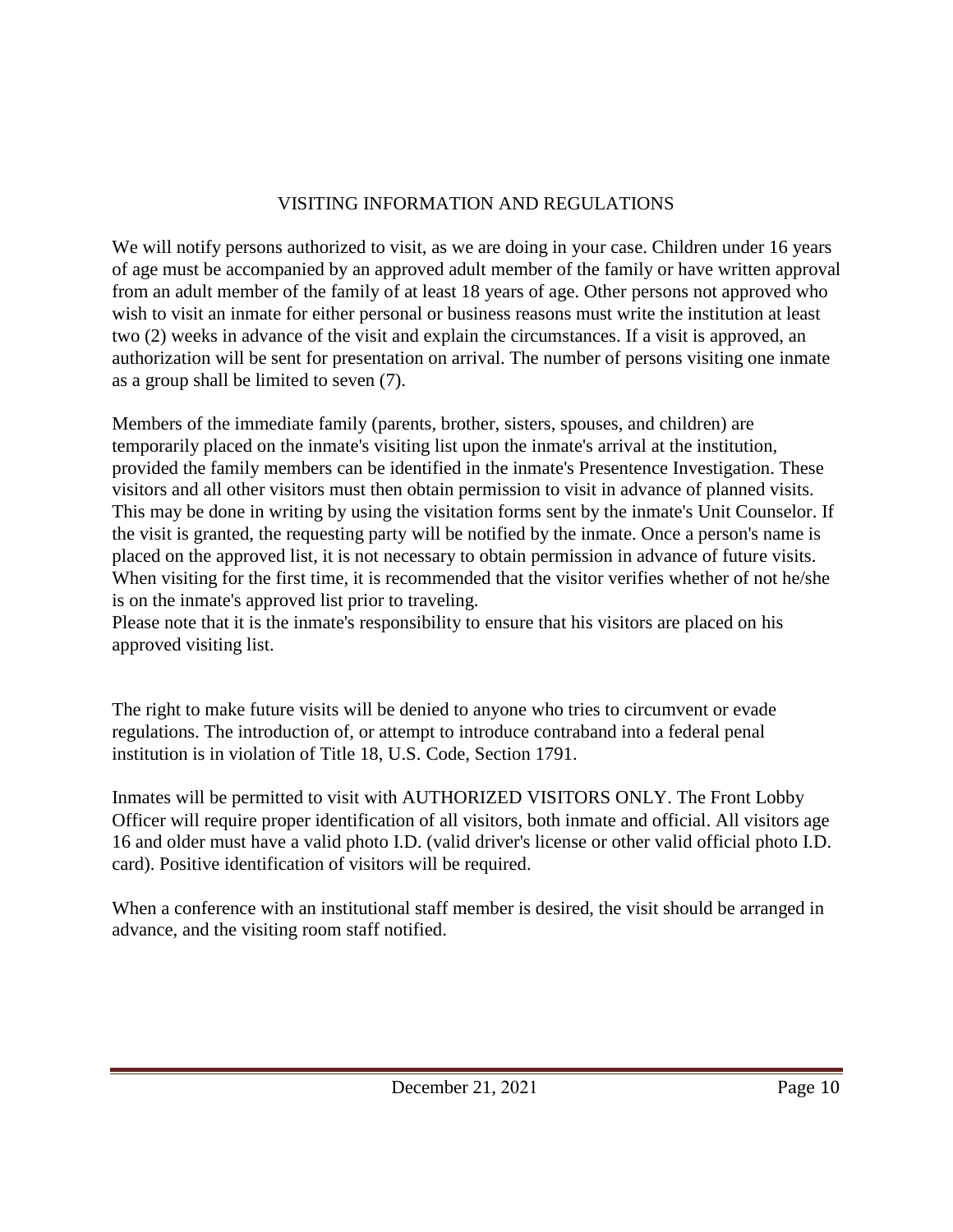All visitors are to be dressed appropriately for visiting. Visitors are to dress conservatively in a manner and style suitable for a public and family-oriented setting. Officers are to deny visits when clothing wear is not consistent with this standard. The following items of clothing **are inappropriate** for visiting at the Federal Correctional Institution and the Federal Prison SCP at Pekin, Illinois:

- A. Miniskirts (and mini dresses) to include any skirt or dress worn above the middle of the knee. Slits in dresses or skirts may not rise above the middle of the knee.
- B. Shorts worn above the middle of the knee.
- C. Halter tops or halter dresses.
- D. Blouses and/or other apparel which is revealing in nature (i.e., no transparent, excessively tight fitting, spandex, sleeveless, strapless, halter tops, tank tops or cut-off tops, mid-drift, jeans with holes, sweats, jeggins, etc.).
- E. Strapless dresses/tops.
- F. Tank tops male or female.
- G. No military clothing (i.e., field jackets, camouflage, green fatigues). No khaki or light brown clothing of any type will be allowed in the visiting room.
- H. No hats or headbands.
- I. Shirts of any kind that display profane, sexually explicit, or illegal gang material. Also, no shirts which display symbols or writing inappropriate for a correctional environment.
- J. No open toed shoes.

**Only** the following visitor's personal property items will be allowed into the Visiting Room, and must be carried in a clear plastic bag. Several small or medium bags may be used to carry all items, but no bag will be larger than 18" x 18".

- A clear Change Purse or billfold
- Comb/Hair brush
- Baby bottles
- A reasonable amount of diapers and a small baby blanket.
- Baby food must be vacuum sealed in the original container.
- Baby Clothes (One Set)
- Medication (Life Maintenance, i.e., Heart, epileptic medication, etc. only). At the FCI, these medications will be maintained by the Visiting Room Officer. Diabetic medication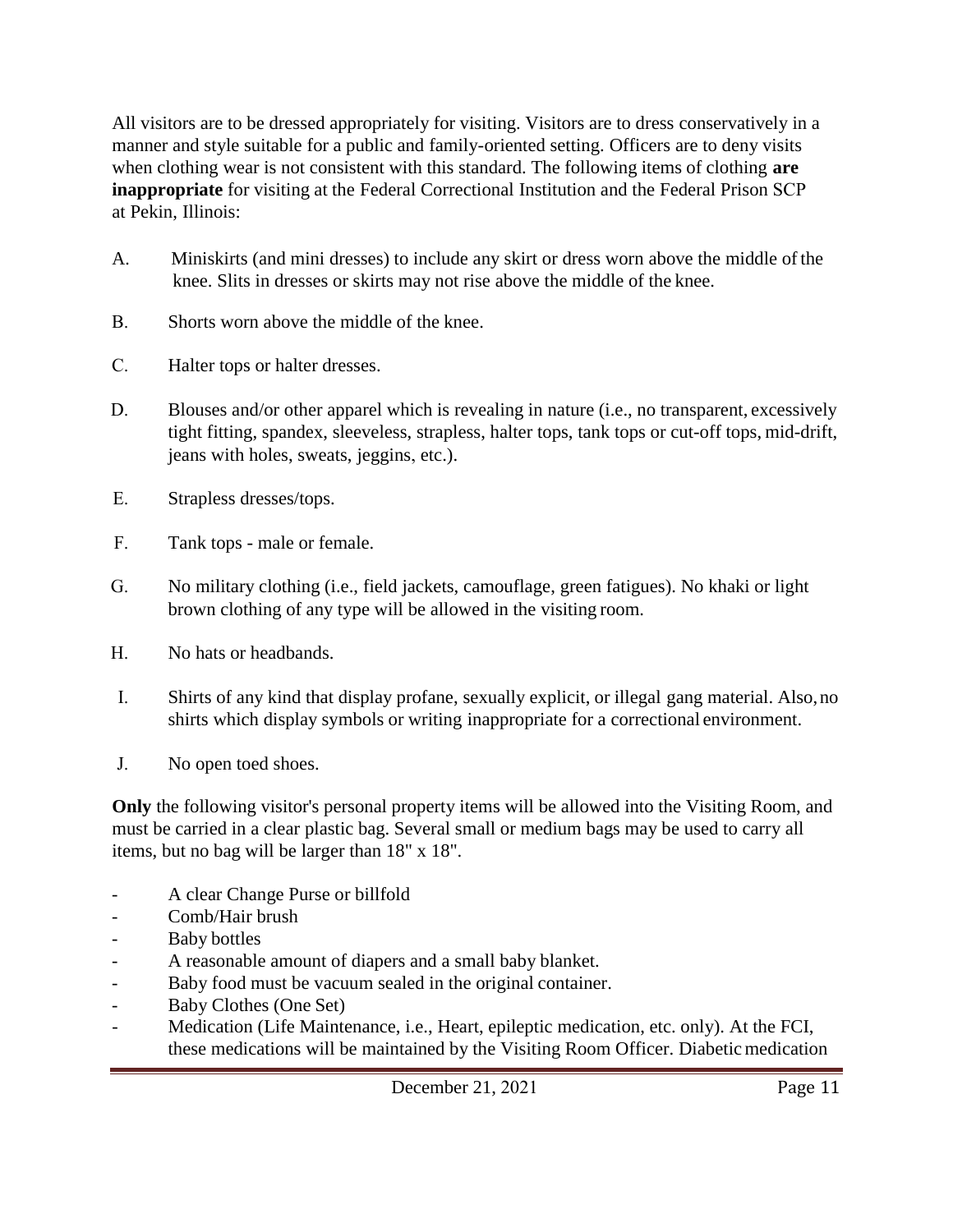and syringes are not considered life maintenance medications and will be stored in the visitor's vehicle.

- Jewelry worn (no jewelry will be carried in)
- A Sweater/light jacket or coat
- Feminine hygiene items.
- One set of car keys (Electronic locking devices allowed in at Officers discretion) (Questionable devices will be directed to the Duty Officer/OperationsLieutenant.)

All other personal property will be secured in the Visitor's personal vehicle. All items authorized for entrance into the Visiting Room will be searched by the Front Lobby Officer.

Visitors will not be allowed to bring into the Visiting Room such items as magazines, newspapers, books, photographs, photo albums, personal business forms, etc. (other than legal material for an Attorney visit).

DO NOT BRING FOOD OF ANY KIND into the institution.

**NOTE:** Recording equipment or cameras will not be allowed on the premises without advanced written permission from the Warden.

Inmates and visitors alike must remember "Visiting is a family activity and good conduct is expected at all times". Inmates who repeatedly violate visiting regulations may have their visit terminated or placed under close supervision.

All areas of the Visiting Room, to include rest rooms, may be monitored to prevent passage of contraband and ensure the security and welfare of all concerned. All children under eighteen (18) years of age will be accompanied by an approved adult visitor. All visitors will be expected to maintain control of their children at all times.

It is illegal for any person to introduce or attempt to introduce into or upon the grounds of any federal penal institution, to take, or attempt to take or send therefrom, anything whatsoever without the knowledge or consent of the Warden. The law (Title 18 U.S.C. 1791 and 3571) provides violators may receive 20 years or a \$250,000.00 fine and/or both. It is a federal crime to bring upon these premises weapons, ammunition, intoxicating drugs, or contraband. All persons and packages are subject to search (Title 18, U.S. Code, Sections 1791 and 1792).

Contraband is defined as the introduction or attempt to introduce into or upon the grounds or any federal penal or correctional institution, or the taking or attempt to take or send there from, anything whatsoever without the knowledge and consent of the Warden or Superintendent of such federal penal or correctional institution.

Contraband items include, but are not limited to; guns, knives, tools, ammunition, explosives, hazardous chemicals, gas, narcotics, drugs, tobacco or intoxicants. Prior to admission, visitors